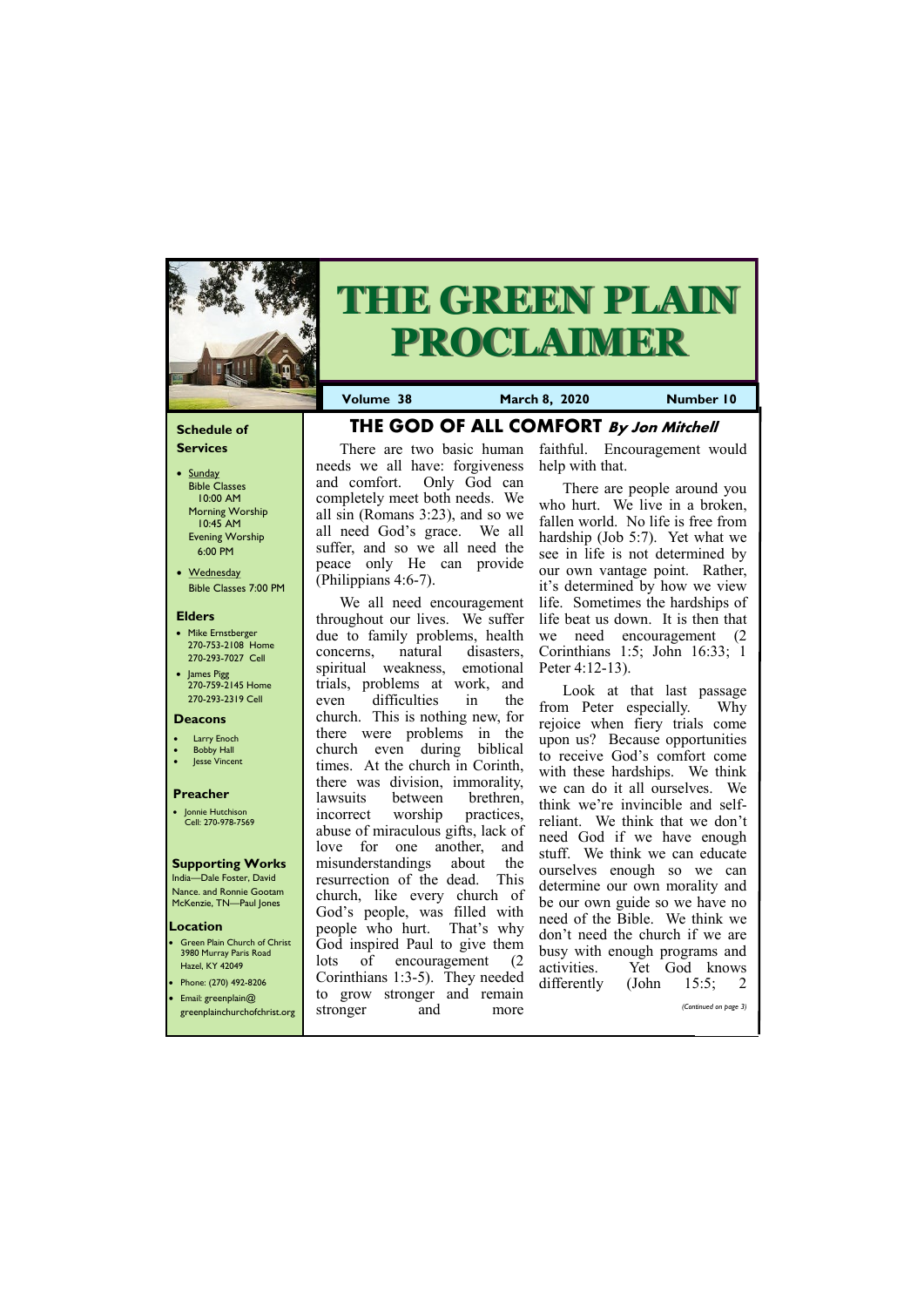# NEWS AND NOTES

- *REMEMBER IN PRAYER: Green Plain members*: . Remember Faye Travis, Peggy Jarvis, Rex Enoch, Margarette Enoch (Murray Hospital), Mary Crutchfield, Joanne Barnes, Maxine Pool, Hayes and Marjorie Grady, Jim Fielder,, Griselda Adams, Larry Enoch, Jesse & Mary Vincent, Carolyn Byars and Dave & Ann Thompson. **Family and Friends:** Pat Hocking, Teresa Tacker, Betty Pond, Bryan White, Meredith Enoch, Kenneth Mizell, Walter Byars, Will Winchester, Jim Hutson, Janice Canter, Maryanne Pedigrew, Dale Foster, Andrea Phillips, Donald and Dorothy Cook & those injured and the families of those who lost their lives in the storms in the Nashville area this past week.
- **LOCAL EVENTS:** Our spring session of the Green Plain School of Biblical Studies continues tomorrow evenings at 7:00 pm in the annex.
- **Pantry items March 1—Corn;** 8—Canned Meats; 15—Chili; 22—Tomatoes; 29—Pickles. All food items should be canned. Thanks to all for participating in this effort.
- **AREA EVENTS: Gospel Meeting** at the Eastwood church of Christ in Paris, TN. March 8-11, 2020 with Wayne Jones preaching. **Gospel Meeting** at the Coldwater Church of Christ March 22-25, 2020 with Jonnie Hutchison preaching.
- Remember our **snacks for the hospital program** and place your items in the baskets in the lobby.
- **PASS IT ON!** When you have finished reading this bulletin, why not pass it on to a loved one, friend or neighbor. Use this as a tool to spread the gospel. Or, pick up extra copies to hand or mail to others.
- **See our Facebook page** for announcements, updates and articles. Access to past editions of this bulletin are available on our website at http://greenplainchurchofchrist.org.
- **Mission Work:** Please continue to pray for the preachers this congregation is supporting in India and for Dale Foster, Ronnie Gootan, David Nance, Mike Kiser, Arnold Gerson and Paul Jones in their respective works.
- Watch **"A Bible Answer"** each Sunday morning at 8:00 am on WQWQ TV in Paducah, KY. This program is also available on their website at abibleanswertv.org and on GBN and YouTube**.**



**Page 2**





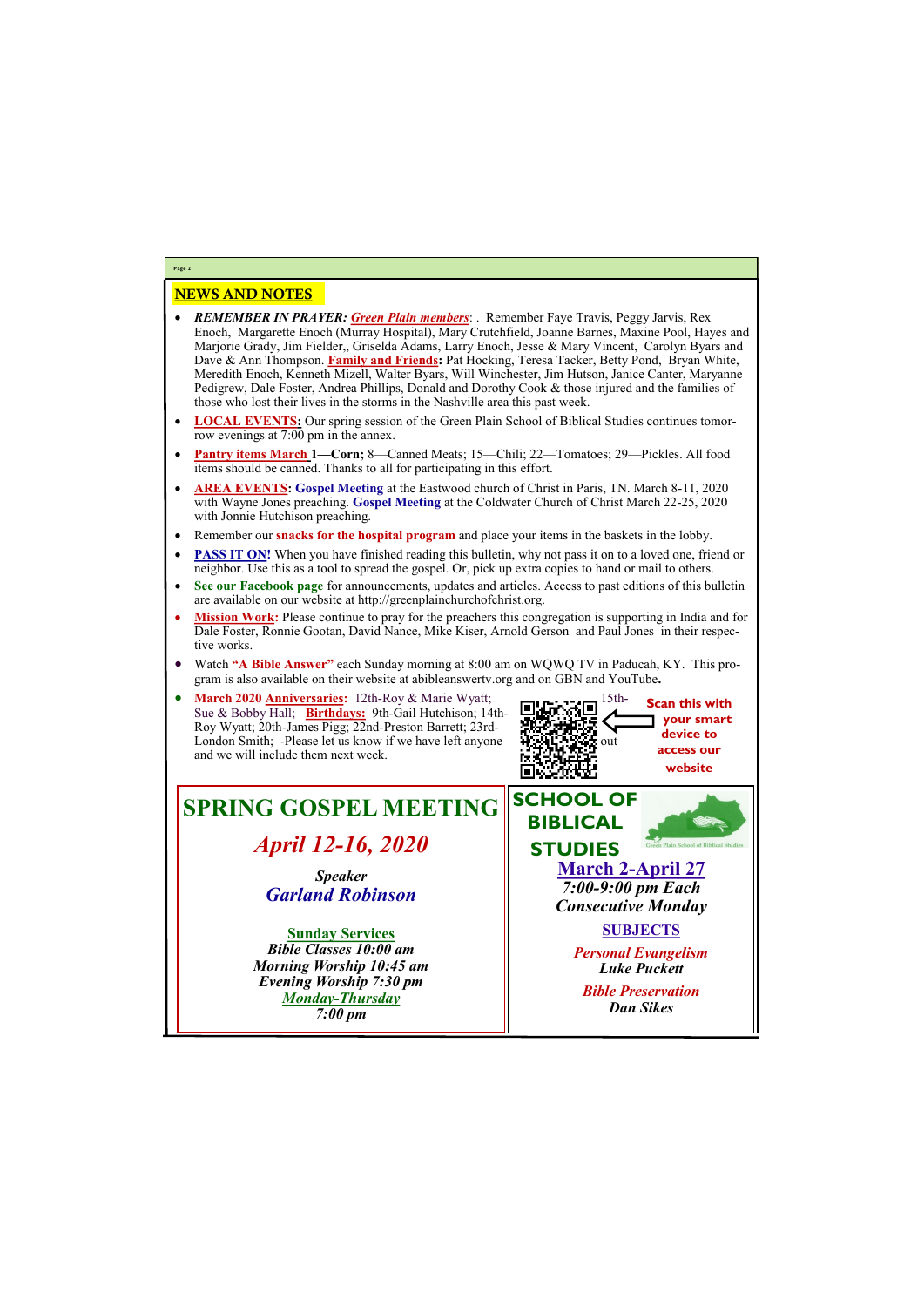**Page 3**

### Corinthians 1:9).

Is finding comfort in hardship possible? Consider this. Hardship equips us to bring comfort to others. Think of how comforting it is when someone else who has been through the same or very similar situation puts their arm around you. God says they're using the comfort He Himself gave them to comfort you (2 Corinthians 1:4). Until we have experienced pain, we cannot really sympathize with the hurting. The one who has lost a child, parent, sibling, or close friend better understands people who have lost the same. The cancer patient better understands other cancer patients. Going through tough times enables you to identify with those with similar experiences. This is why support groups are very popular. No one understands the agony of divorce like someone who has been divorced. No one understands the pain of having a loved one in prison like someone else with a loved one in prison. Encouragement and comfort happens when people with common experiences get together.

God is "the Father of compassion and God of all comfort" (2 Corinthians 1:3). There's a difference between

compassion and comfort. Compassion has more to do with understanding. Comfort relates with putting that understanding into action to help others. The Greek term for "comfort" in the New Testament means "to come alongside." That's what comforters do. They listen, encourage, and assist (James 2:15-16). They work to make the situation better. They take the initiative to visit, call, cook, or tap you on the shoulder and say, "I've been there. I'm here now." (2 Corinthians 1:6-7)

It's possible to find comfort during trials from others, the ones who've experienced same or similar sufferings. That's why we can rejoice during trials, knowing that now we are better equipped to be God's instrument to be a more comforting blessing to more people. We bring others to Him and grow closer to Him ourselves.

Hardships have a way of bringing us to our knees and reminding us that we need God's comfort (Hebrews 12:7-11). So let's run towards Him instead of away from Him (Hebrews 4:16; 1 Peter 5:7). It starts with being born again through penitent faith and baptism into His Son's church (Mark 16:16; Acts 2:38; 1 Corinthians 12:13; cf. Colossians 1:18). If you need comfort, and if you need God to save you, contact us.

#### *(Continued from page 1)*

# **A Moments Wisdom**

- Be patient with the faults of others; they have to be patient with yours.
- The length of one's life is of less importance than its breath and depth.
- Any dead fish can float down stream, but it takes a live one to swim up stream.
- Too many people study their neighbor's faults more closely than their Bibles.
- Hammering hardens steel, but it crumbles putty can you take it?
- When a little bird tells you something, make sure that bird was not a cuckoo.

God put the church in the world, but it is Satan who puts the world in the church.